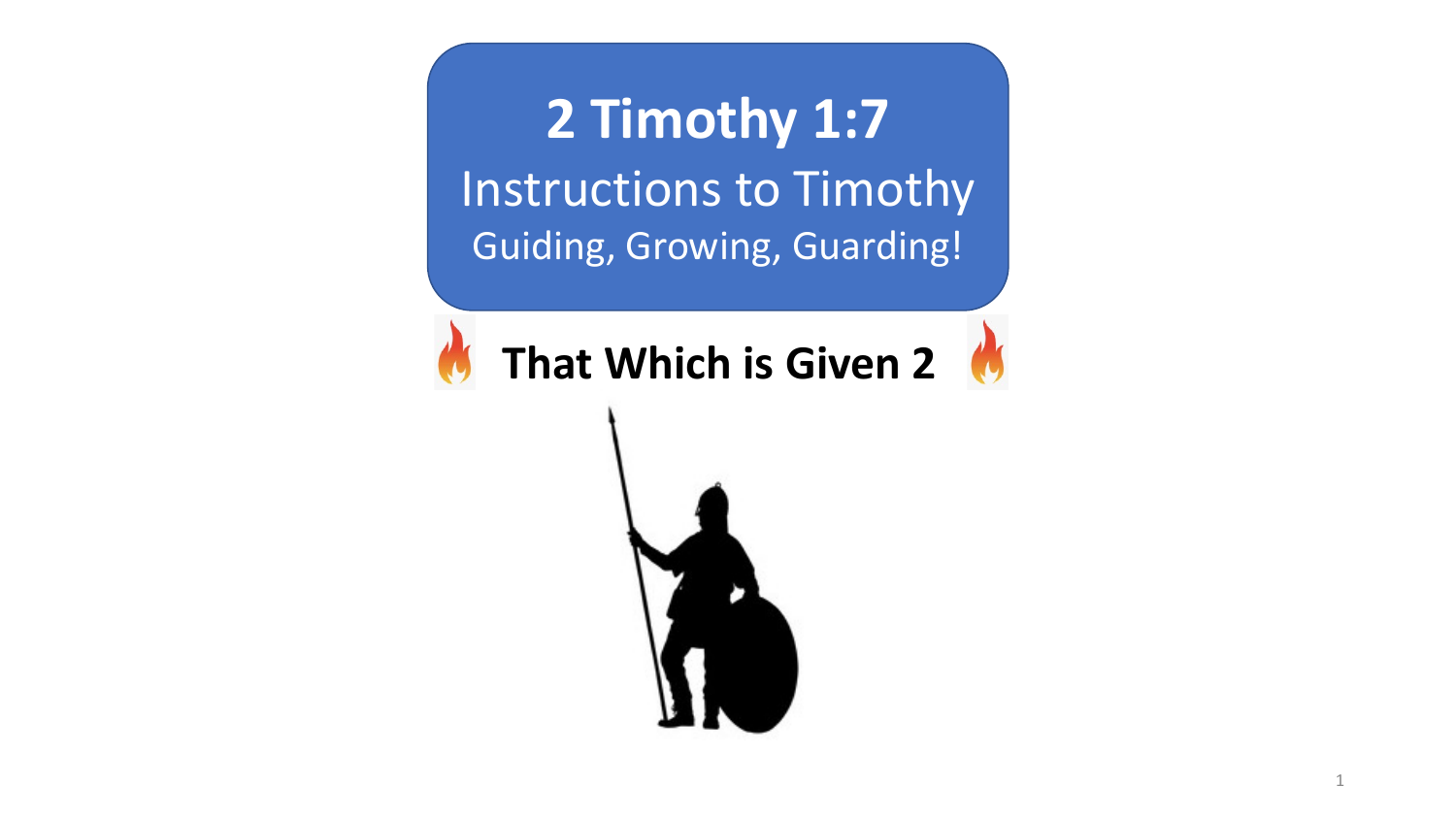Last week we spoke of what God does not give. To sum it up in three brief sentences, He does not give a spirit of "*timidity", "fear"*, or "*cowardice"* to His followers. I just wanted to mention that passage that I had wrong last week. Don't know how I wrote it down so wrong. I should recheck any passages that I am including in the sermon. But I missed it last week, and badly! What I had wanted to read you was from 2 Cor. 4:8-18. It is about a common trait of Jesus Christ that the Holy Spirit gives every one of His followers. It is about the immense "strength of weakness" in the Christ-follower! No "spirit of timidity here. But read it and you'll see! It is about the resiliency of the true Christ-follower. We may bend, but we don't break! This is what the Spirit gives! **[2 Cor. 4:7-18**]

This week we want to continue to focus on what God gives – "*power, love, and of a sound mind"*. We will examine what that looks like and what that doesn't look like.

After seeing that God gives courage, not cowardice, there are three more important attributes that God gives. The first of these is *POWER*! Now, this is a bit of a difficult one

for me. Paul and some of the other apostles were able to consistently call on the power of the Holy Spirit to perform some very amazing healings. \*On the island of Patmos, we saw a couple of weeks ago that Paul was bitten by a poisonous viper and suffered no ill effects. Then he healed someone, and the people thought he was a god and brought all the sick in the area to him – and they were healed after he prayed for them or touched them! \***Acts 20:7** tells of a man named Eutychus, who was attending a church service in a house church, in which Paul was speaking. They were meeting in the upstairs of the house that was at least three stories high. Eutychus was listening while sitting on the sill of what was a third story window. Around midnight, as Paul droned on and on, he fell asleep, fell over backward into the courtyard or street and was declared dead by the first ones on the scene! (*It should teach everyone a lesson – no falling asleep during the sermon or there might be consequences!)* Anyway, and Paul rushed out with the others, and, tragically, Eutychus was declared dead! But going to the man's body, Paul wrapped his arms around it, and Eutychus immediately regained life and consciousness! Now whether he was actually dead or knocked out, we cannot say for sure – but three stories is a long way down. Traditionally, most believe he was brought back from the dead! <sup>2</sup>

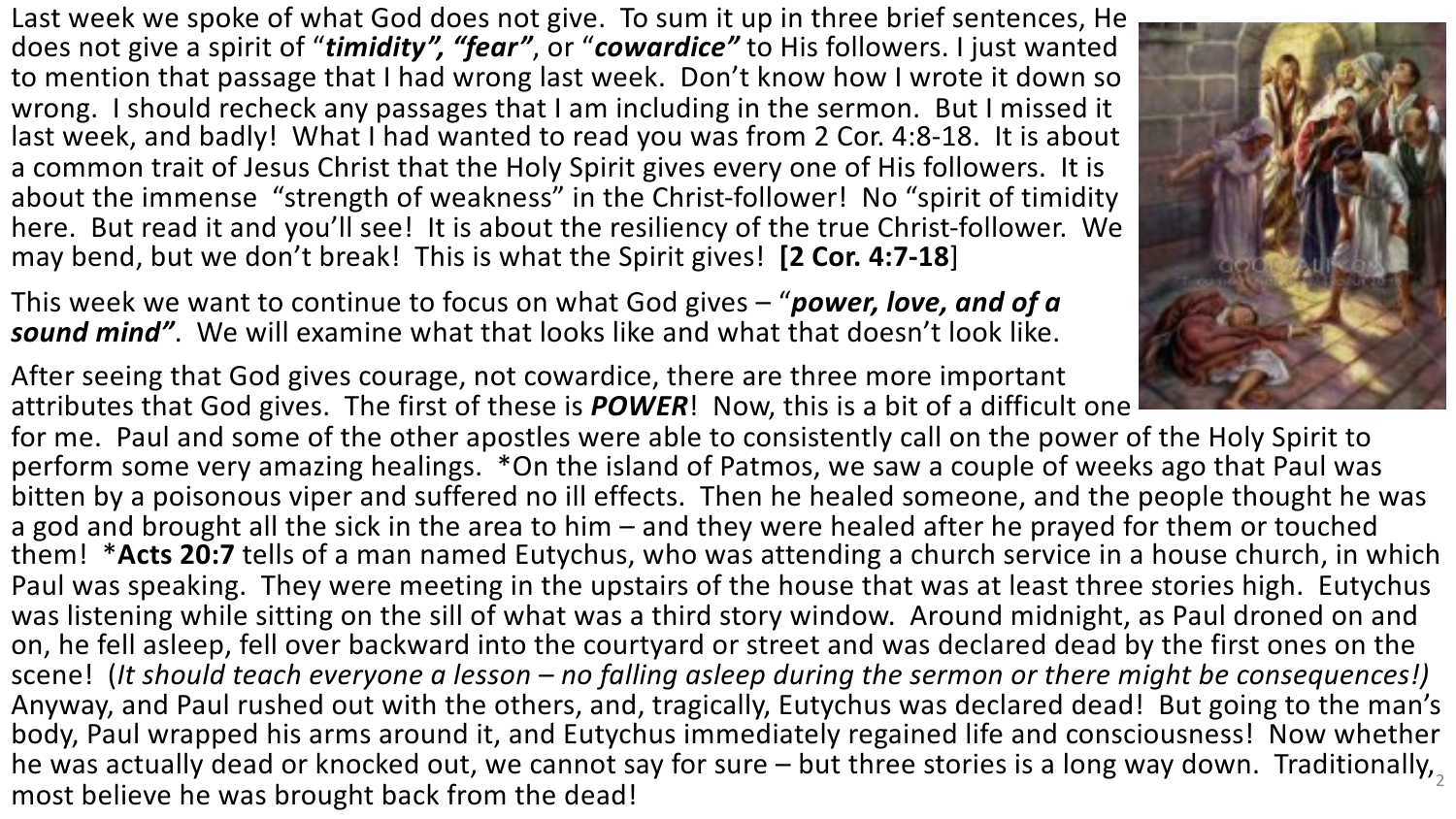Now those are just two stories of apostolic power that some of the apostolic leaders possessed in the days of

the early church. After those eyewitnesses died, the church leaders that came after them did not have the same access to the healing power of the Holy Spirit! Timothy himself probably did not have access to that kind of "on demand" power, since he was not an eyewitness of Jesus. So what kind of "power" is Paul referring to here? I am quite certain that this "power" is referring to the even greater miracles (John 14:12) of committed Christ-followers receiving



a powerful spirit of "*love and of a sound mind*"! It is not hard for the God, who created the human body and all the minutia that governs our bodies, to heal or even recreate what has gone wrong with it! That really isn't a big deal for Him in the least! But we don't know the criterion for those times He heals and those times He doesn't. What we do know, is that God has given us the power of the Holy Spirit to be greatly healed of our *fallen human nature*. Our fallen human nature is pre-disposed to oppose other people. We don't **trust**, we don't **like**, we are **suspicious**, we are **cynical**, we can easily **hate**, we are **unforgiving**, we can be **abrasive, rude, malicious, threatening**, and **underhanded** in our dealings. We are **stingy** toward them, not wanting them to succeed, and when they do succeed, we can undermine them, because our own envy demands it - and so it goes! We are born in sin, therefore we have these strong inclinations to live in enmity and relational chaos! Most people are born with very low emotional and relational IQs. As we become social, all these negative traits that we instinctively indulge, quickly evolve into habitual intuitive and reactionary behaviors. Some of us have it more than others, usually depending on whether our early encounters with other humans were largely positive or largely negative – from parent encounters to siblings, to neighborhood friends, or school friends, to authority figures like day care workers, teachers, the police, or doctors, or store clerks, etc. Experience with some or all of these affect a person's attitude later in life toward other people and how we react emotionally 3 to them.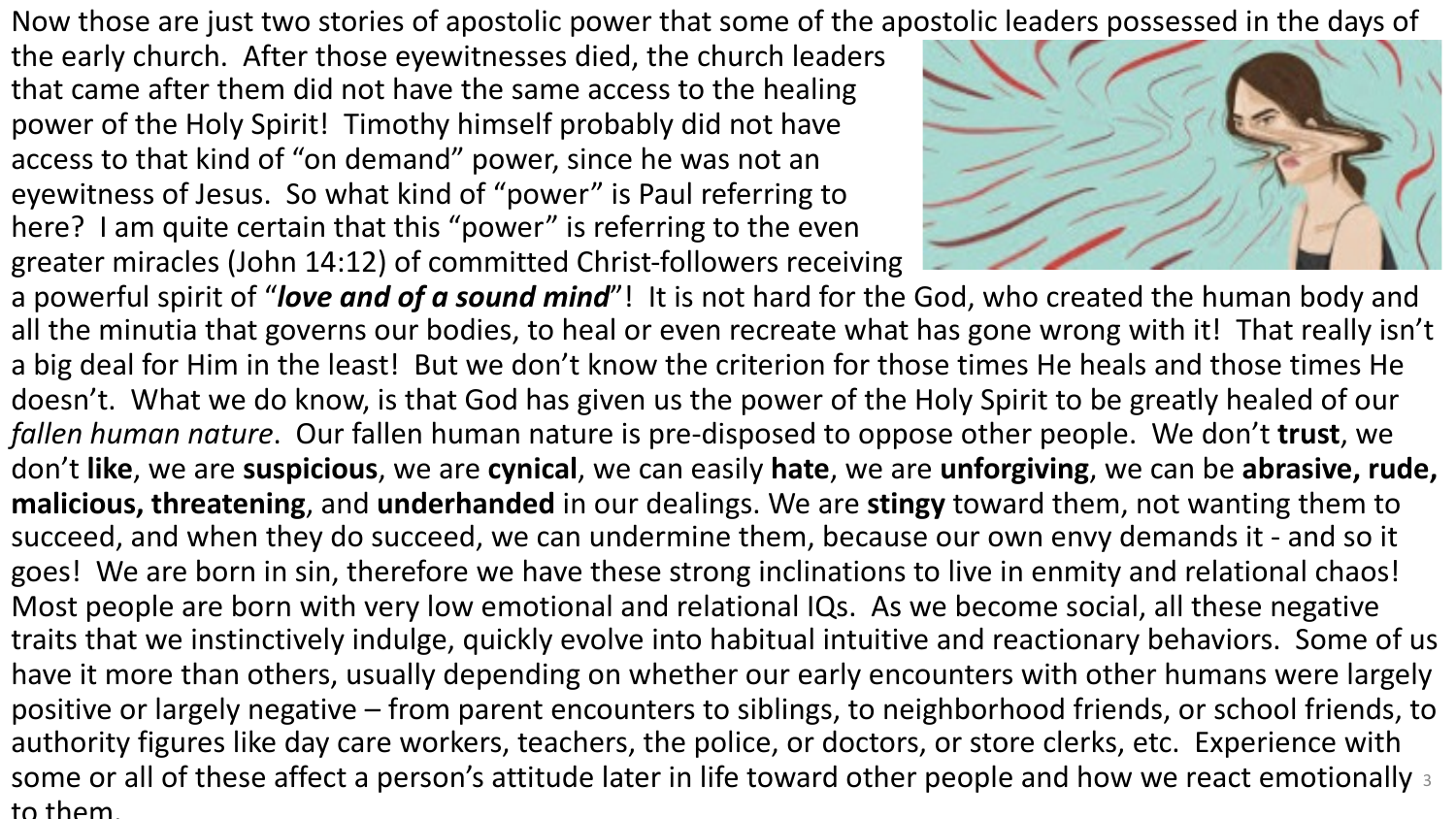My point is, that for God to change our hearts along with our predisposition for hurting and destroying relationships

with bad attitude and bad behavior - He has a REAL job on his hands! He could just point and zap us with a changed heart, but the heart, soul, and mind is different than a blind eye, a withered hand, a lame leg, or even death! Not everyone believes this, but I do –<br>firmly – that God leaves our will alone – or it would not be free, and everything would be pointless nonsense. So God works with our will through persuasion, evidence, and love. It has to be a frustrating process for Him – an all-powerful God limiting Himself over these puny little creatures called *people*! None-the-less, the scriptures show time after time that this is how He works. So, changing the heart is a process, incorporating many miracles along the way! Undoubtedly God puts pressure on us at times, but that's all. \*Think of



Jonah who did not want to go to Nineveh to save his enemies there – but through some strong *persuasion* - the great storm and the whale - he went, right?! So, back to my point - if God would heal this deepest innermost part of us, it must be with our permission – and *usually* by our sincere request! In this kind of healing He does not go where He is not wanted. But, where He is asked to, He brings emotional/mental healing with Him! He does it with the emotion that is dearest to His heart! If all these ugly, negative human traits have to go – **cynicism, malice, unforgiveness, etc**. - traits that I mentioned previously – something else has to fill the space they have vacated in a person. That replacement is *LOVE – agape love, God's kind of love!*

Now, love is not unknow to us, even in our fallen condition, except for the many people for whom love has been beaten out of them, or betrayed out of them, or in some other way squeezed out of them by other loveless, manipulative, predatorial people – often the very people they were supposed to be able to trust! So now they are selfish beasts - **selfish, hostile, malicious, and terribly hard to love any more**. It can get so bad, so intense that well - I read that the highest percentage of murders that occur, are within the family! Hard to believe, but that is how badly love can be when love goes awry – and it seems to be always going awry in family after family! Not to the point of murder, of course, but certainly hatred! It is because the knowledge of how to love each other was lost at the curse of sin and death in Eden! If love were a course at school we would be flunkies! But the Holy Spirit of God knows how to love and will teach us if we are willing!